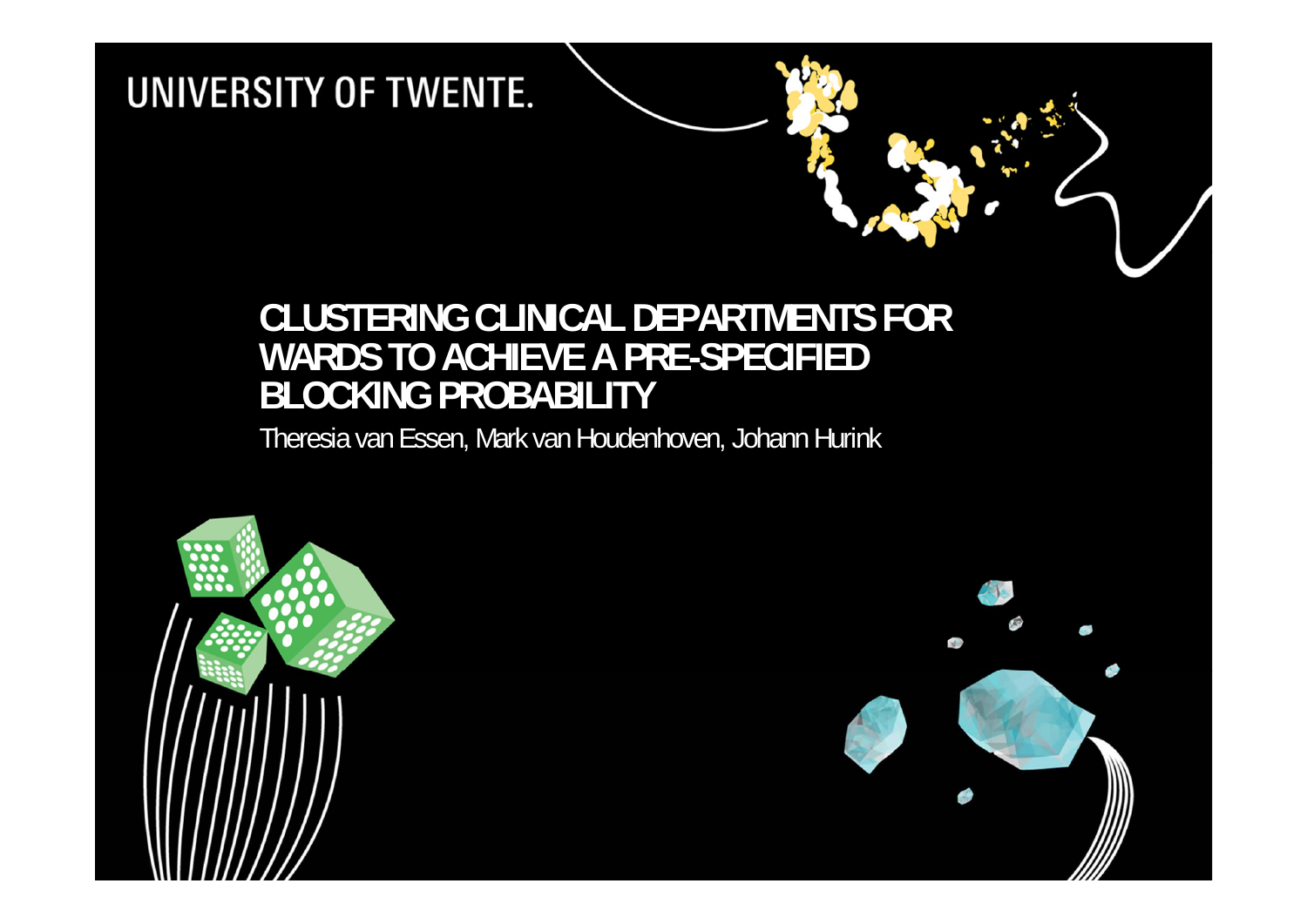



#### ■ Number of beds in HagaZiekenhuis is reduced by insurance companies.

- Possible solutions:
	- ■ Reduce number of admissions
	- Reduce LOS
	- Level the bed usage by e.g. adapting the OR-schedule
	- $\blacksquare$ Use the available beds in a different way

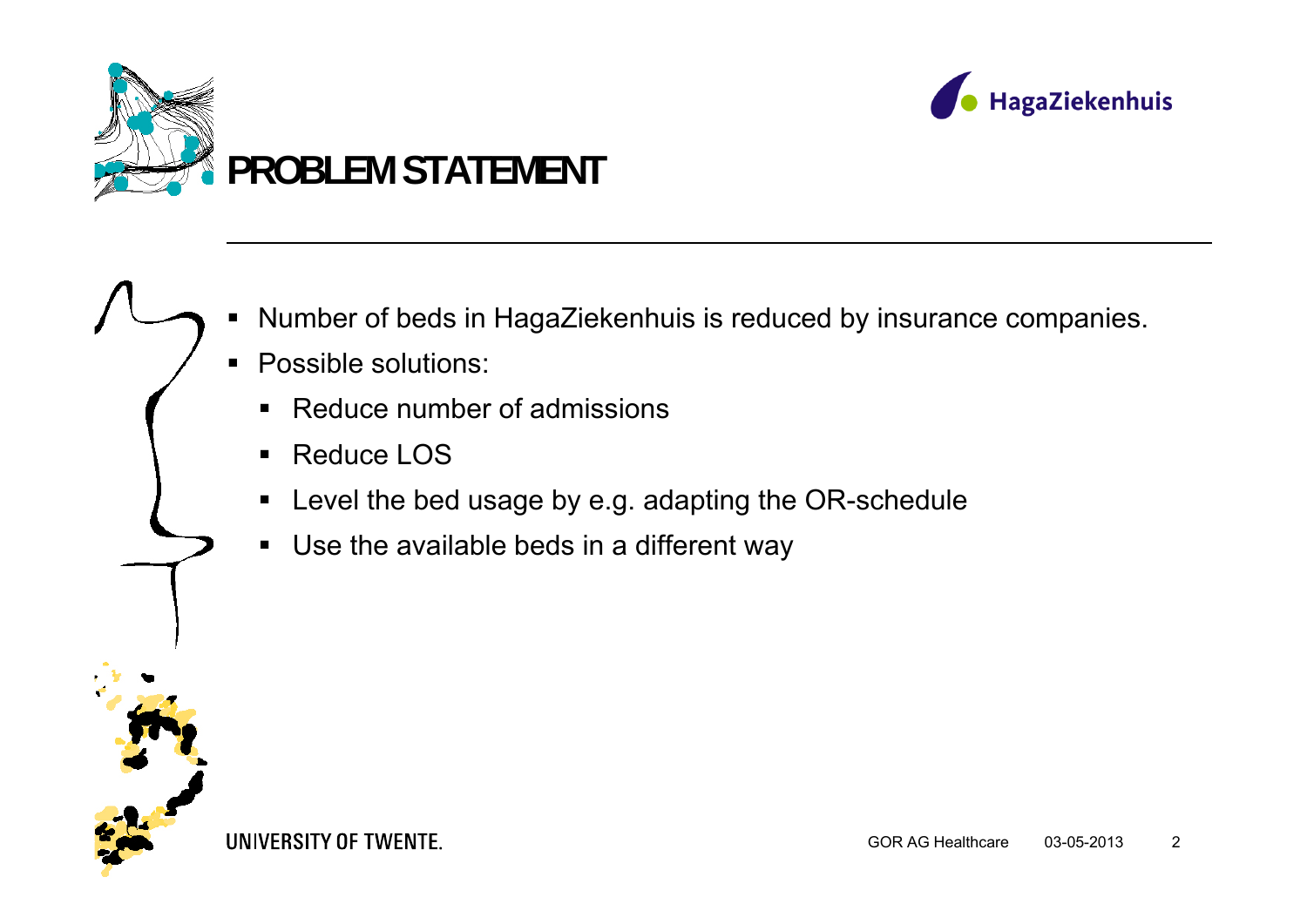



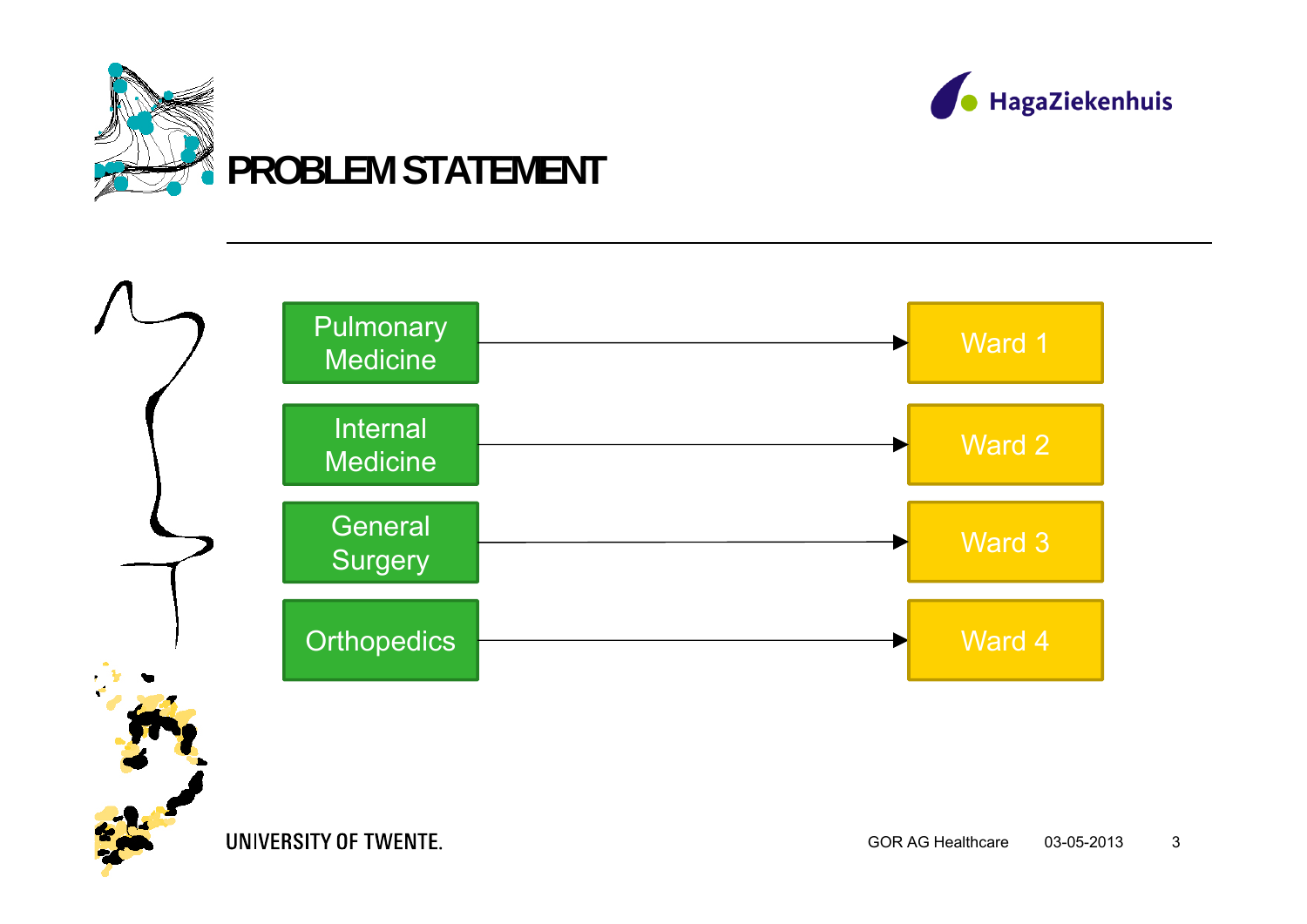



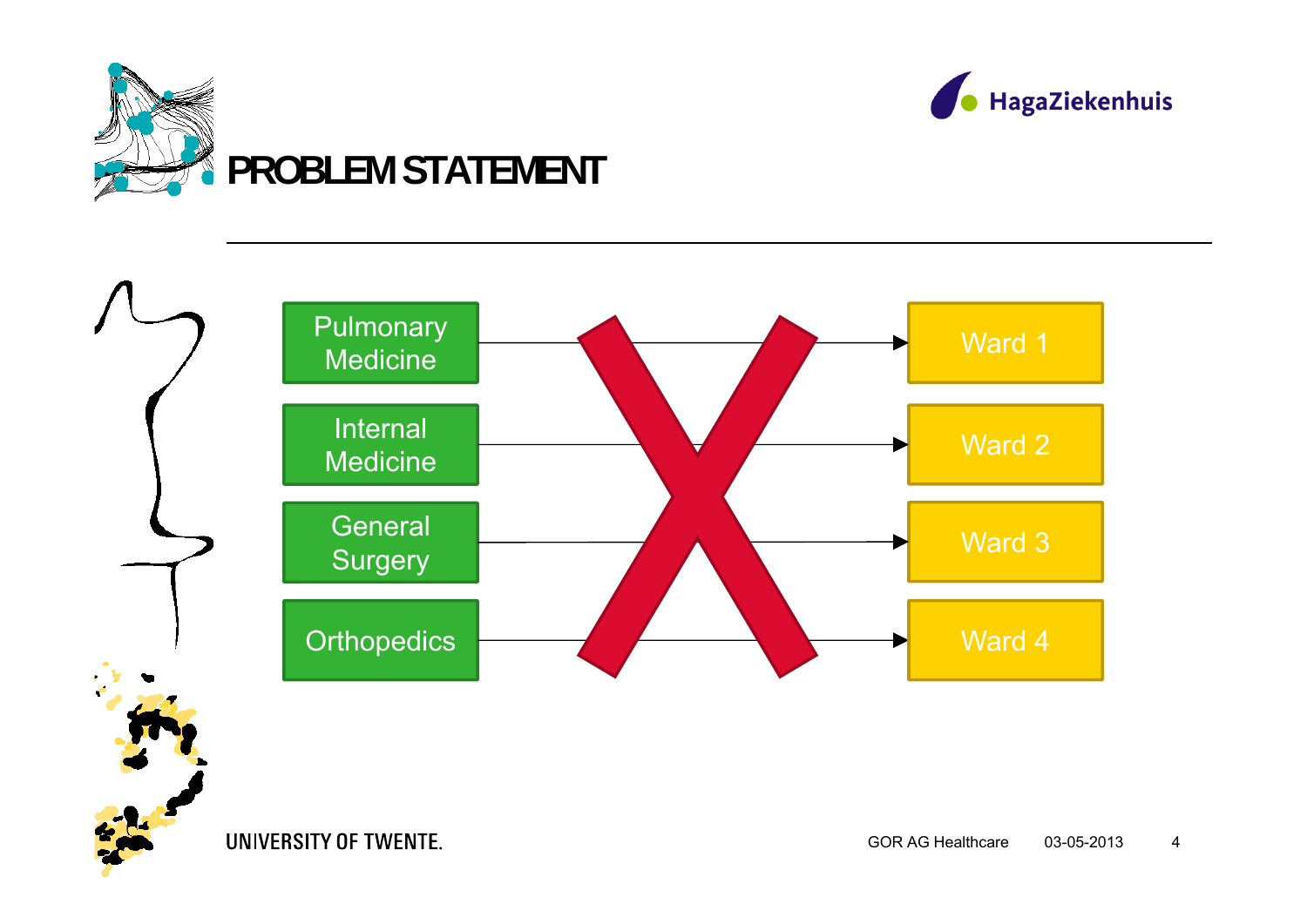



HagaZiekenhuis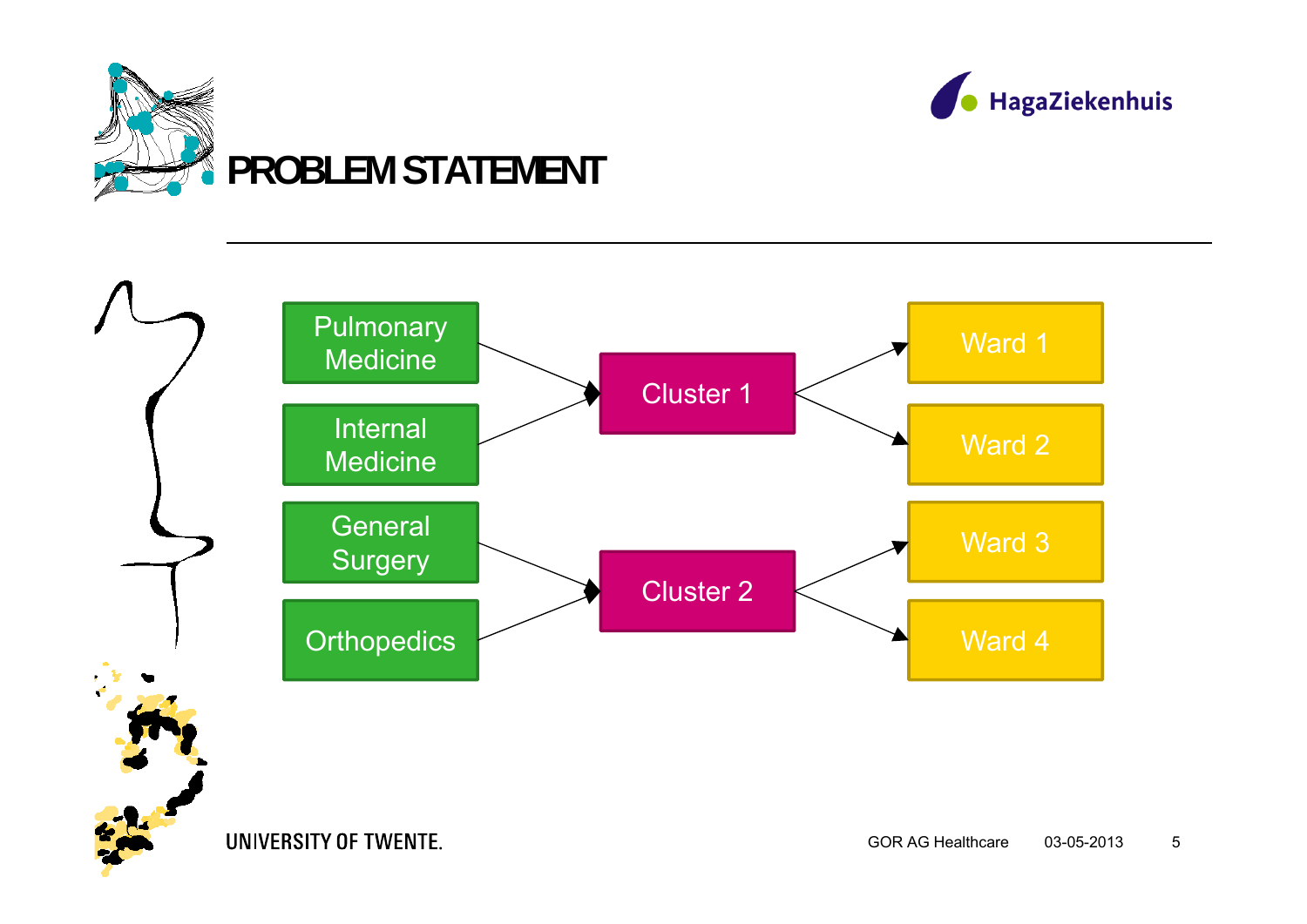



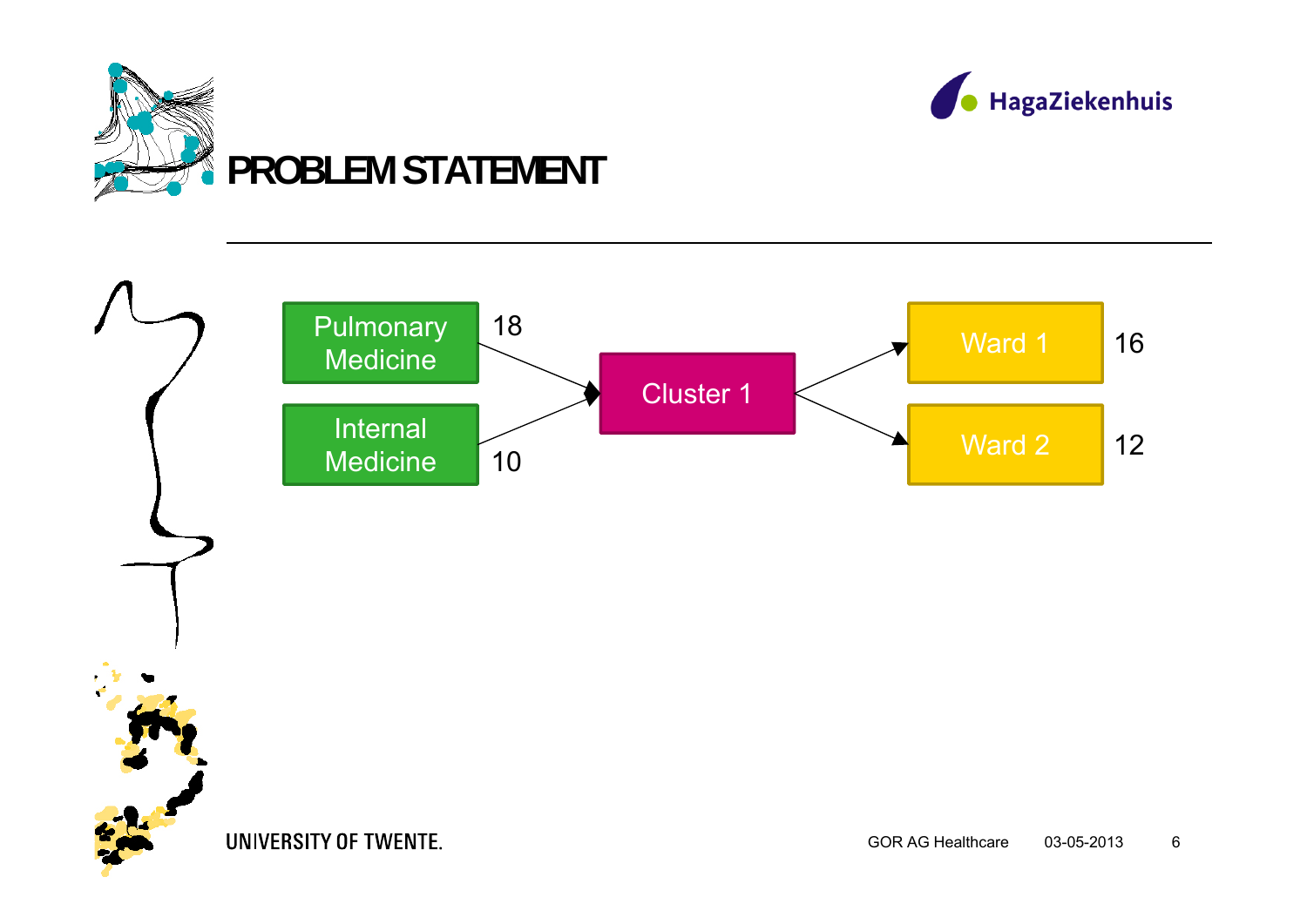

■ The number of beds needed is determined by the Erlang loss formula:

min  $x$ 

 $(\lambda \mu)^x/x!$  $\leq \rho$  $\sum_{k=0}^{\chi} \, (\lambda \mu)^k / k!$ 

 $\lambda=$  expected number admissions per day

 $\mu$  = average LOS

 $x =$  number of beds

 $\rho$  = predefined blocking probability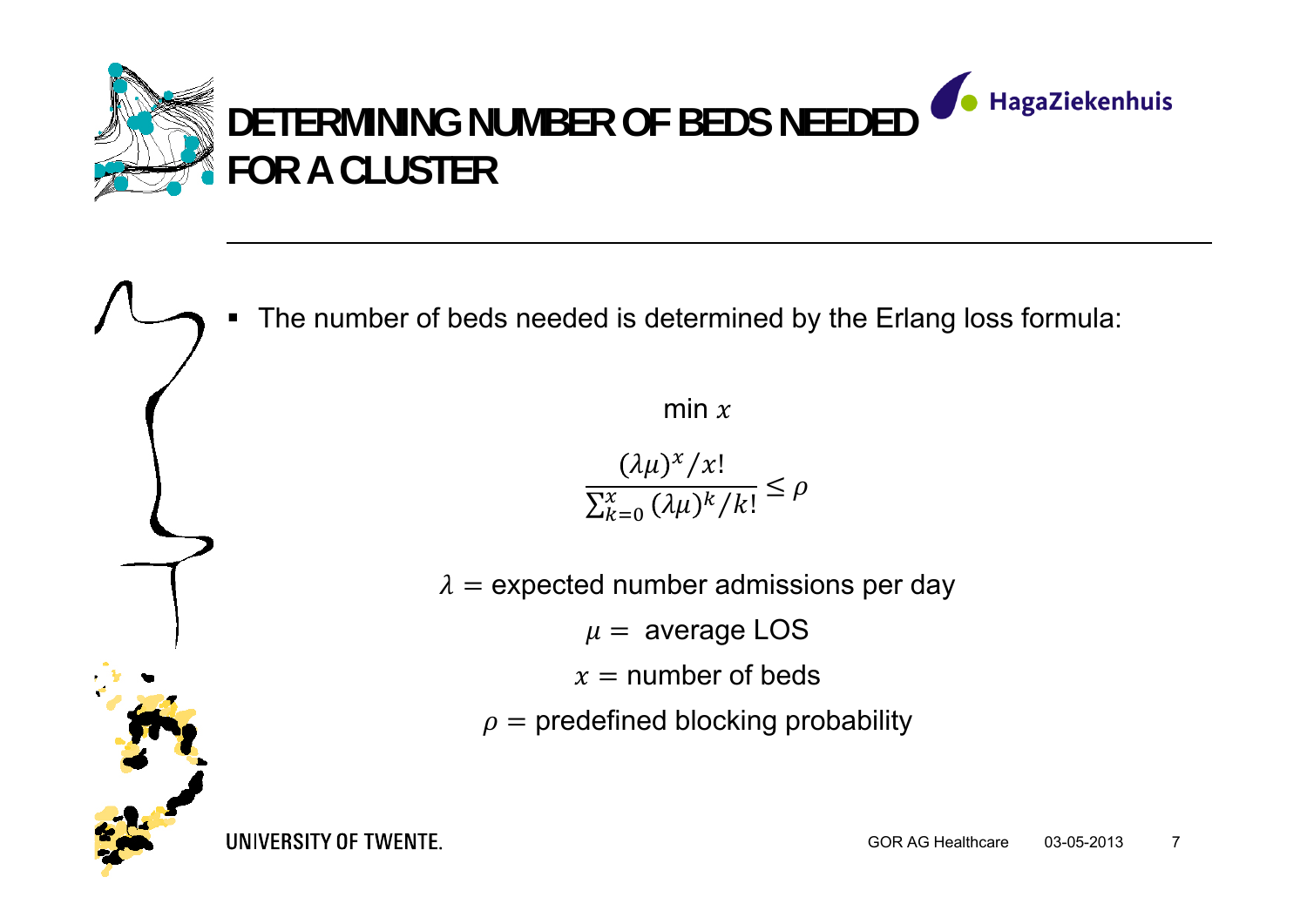

- ■ Clinical department 1:  $\mu_1 = 7.1$ ,  $\lambda_1 = 9$  and  $\rho = 0.05 \rightarrow 70$  beds
- ■ Clinical department 2:  $\mu_2 = 6.6$ ,  $\lambda_2 = 3$  and  $\rho = 0.05 \rightarrow 25$  beds
- ■ Clustered:  $\frac{\mu_1\lambda_1+\mu_2\lambda_2}{\lambda_1+\lambda_2}$  = 6.975,  $\lambda_1+\lambda_2$  = 12 and  $\rho = 0.05 \rightarrow 89$  beds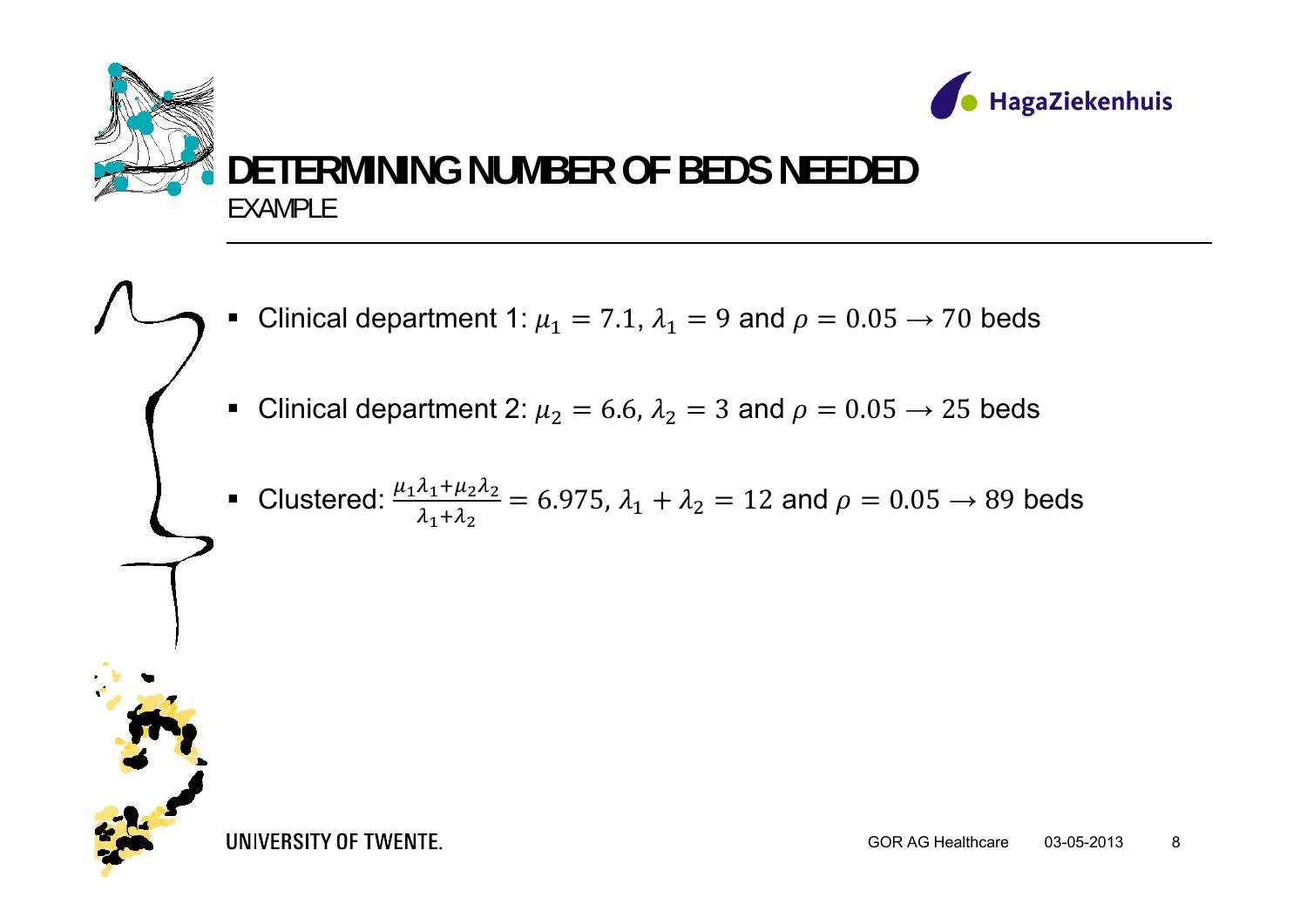





- **How to assign the clusters to the available wards?** 
	- $\rightarrow$  2-phase problem

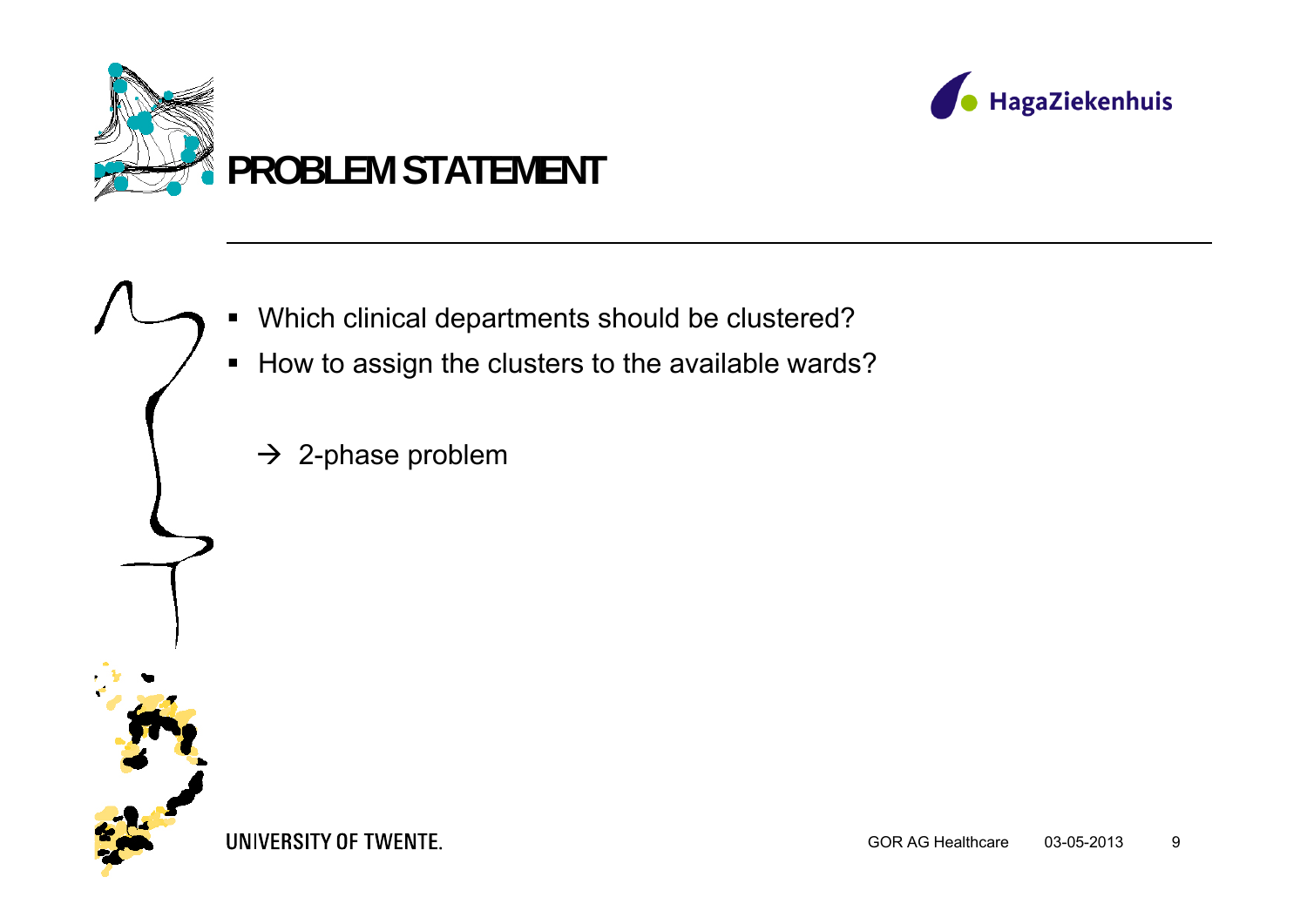



■ Assign each clinical department to exactly one cluster.

- Not all clinical department pairs can be clustered due to medical reasons.
- At most one cluster can be assigned to each ward.
- $\blacksquare$  The number of beds on the assigned wards must be sufficient to guarantee the prespecified blocking probability.

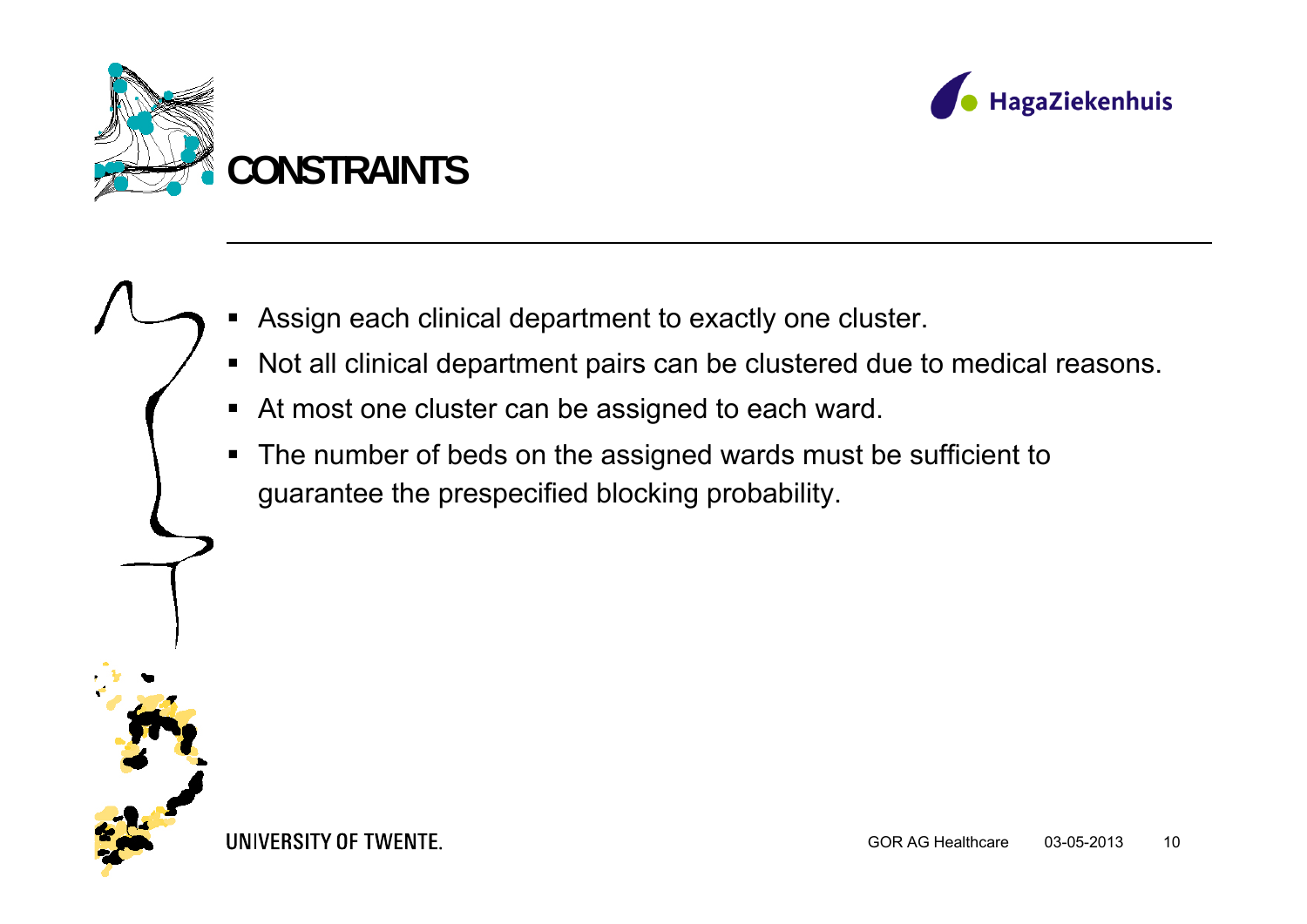



■ Minimize number of clinical departments assigned to one cluster

- $\blacksquare$ Minimize distance between wards assigned to a cluster
- $\blacksquare$ Maximize the preferences of a clinical department for certain wards

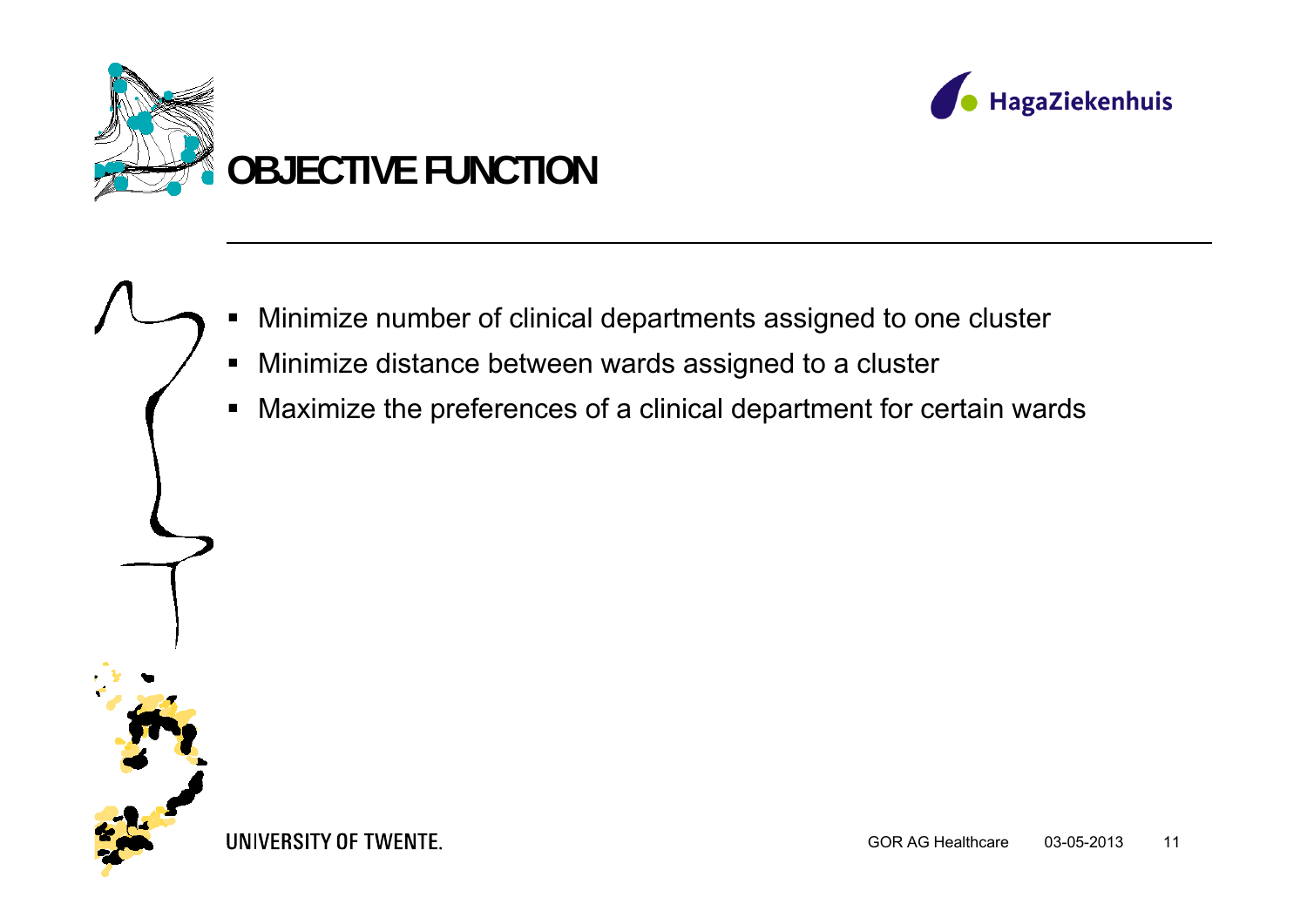



#### ■ ■ Exact solution method  $\rightarrow$  ILP

- **Problem 1: linearize number of beds needed for a cluster**
- Problem 2: quadratic term in objective function
- $\blacksquare$ Approximation solution method  $\rightarrow$  ILP with approximation number of beds
- Hybrid heuristic  $\rightarrow$  Combine local search with ILP

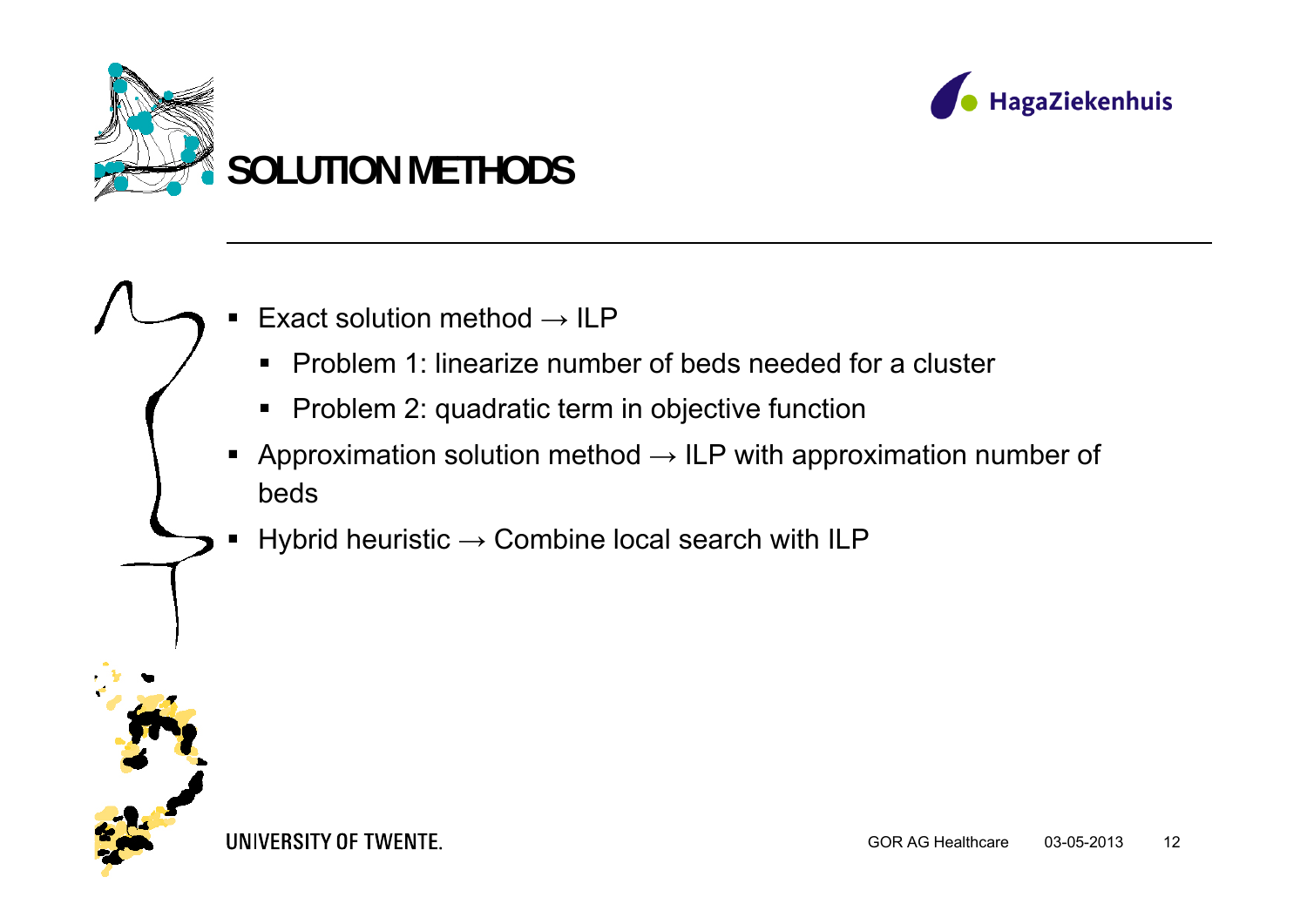



HagaZiekenhuis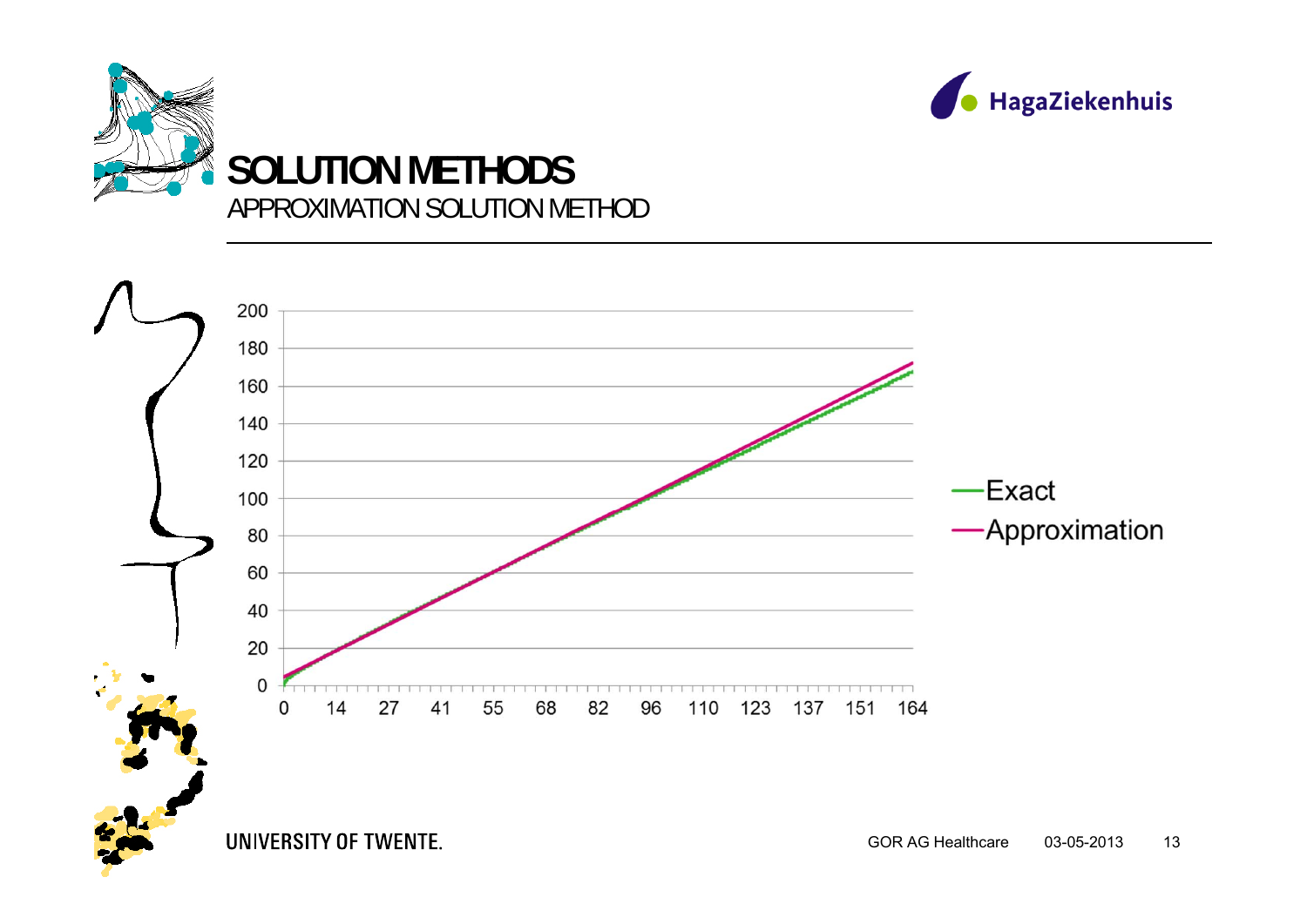



HagaZiekenhuis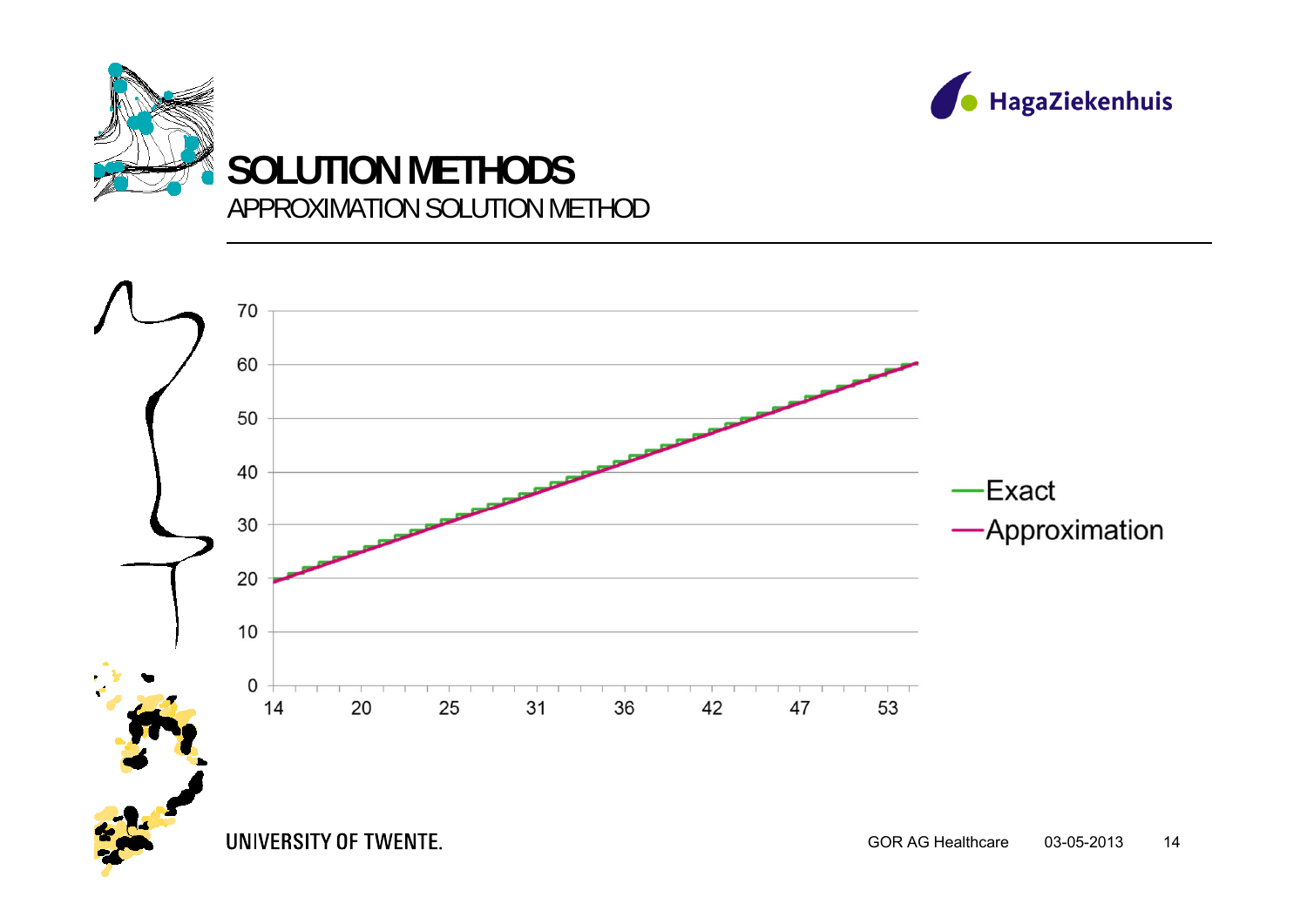



### ■ Based on column generation

As columns we consider formed clusters

 $\rightarrow$  Building blocks of solutions of the 'first phase'

- ILP selects a good combination of clusters and assigns them to wards
	- $\rightarrow$  Solve 'second phase'
- $\blacksquare$ Use local search to select subset of generated clusters

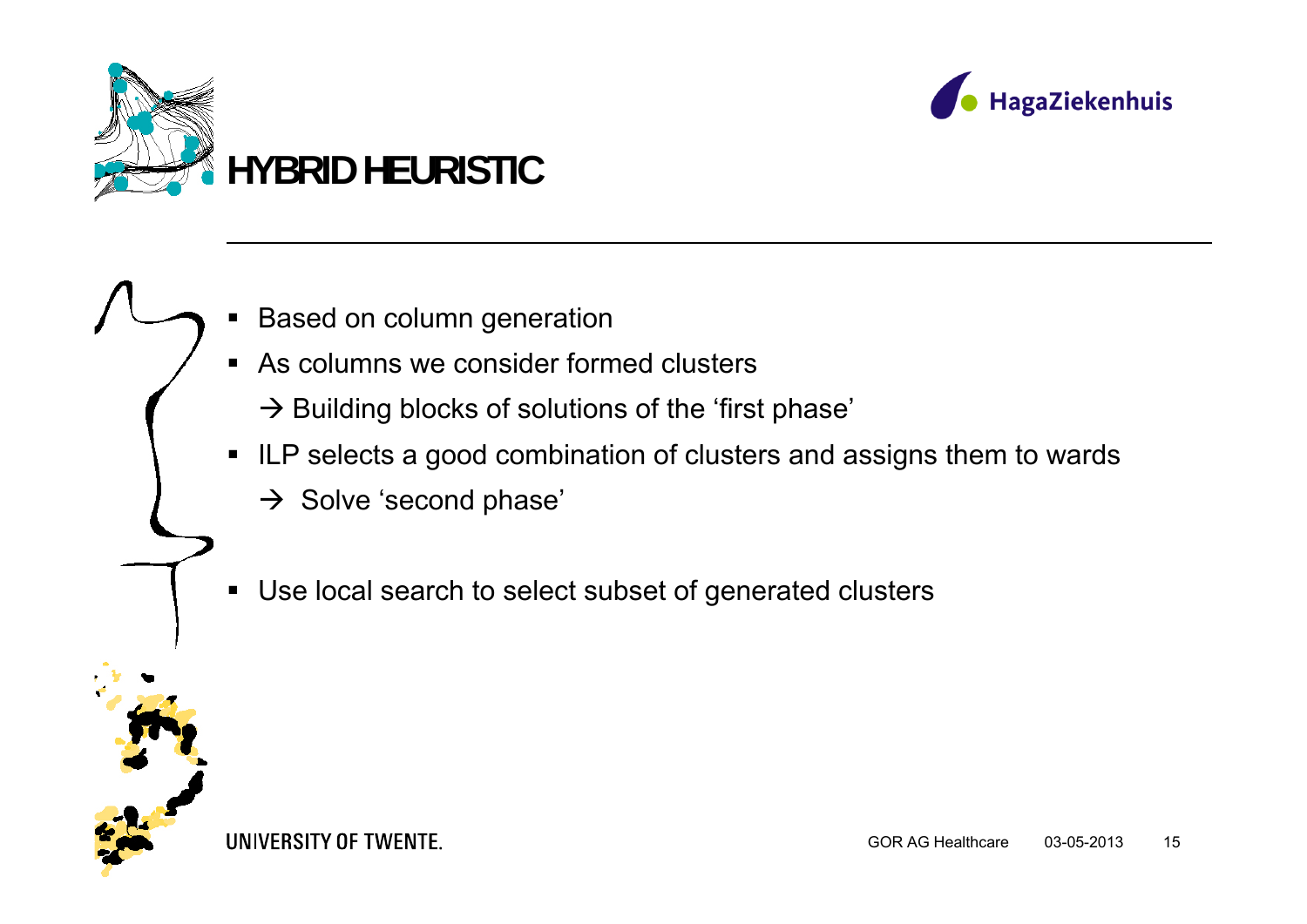



### 1. Generate the set (a subset) of possible clusters

- 2. Solve ILP with an initial subset of these clusters
- 3. Solve ILP with a new subset of clusters that includes the clusters selected in the optimal solution of the previous iteration
- 4. Repeat step 3 until no improvement is made in  $N$  iterations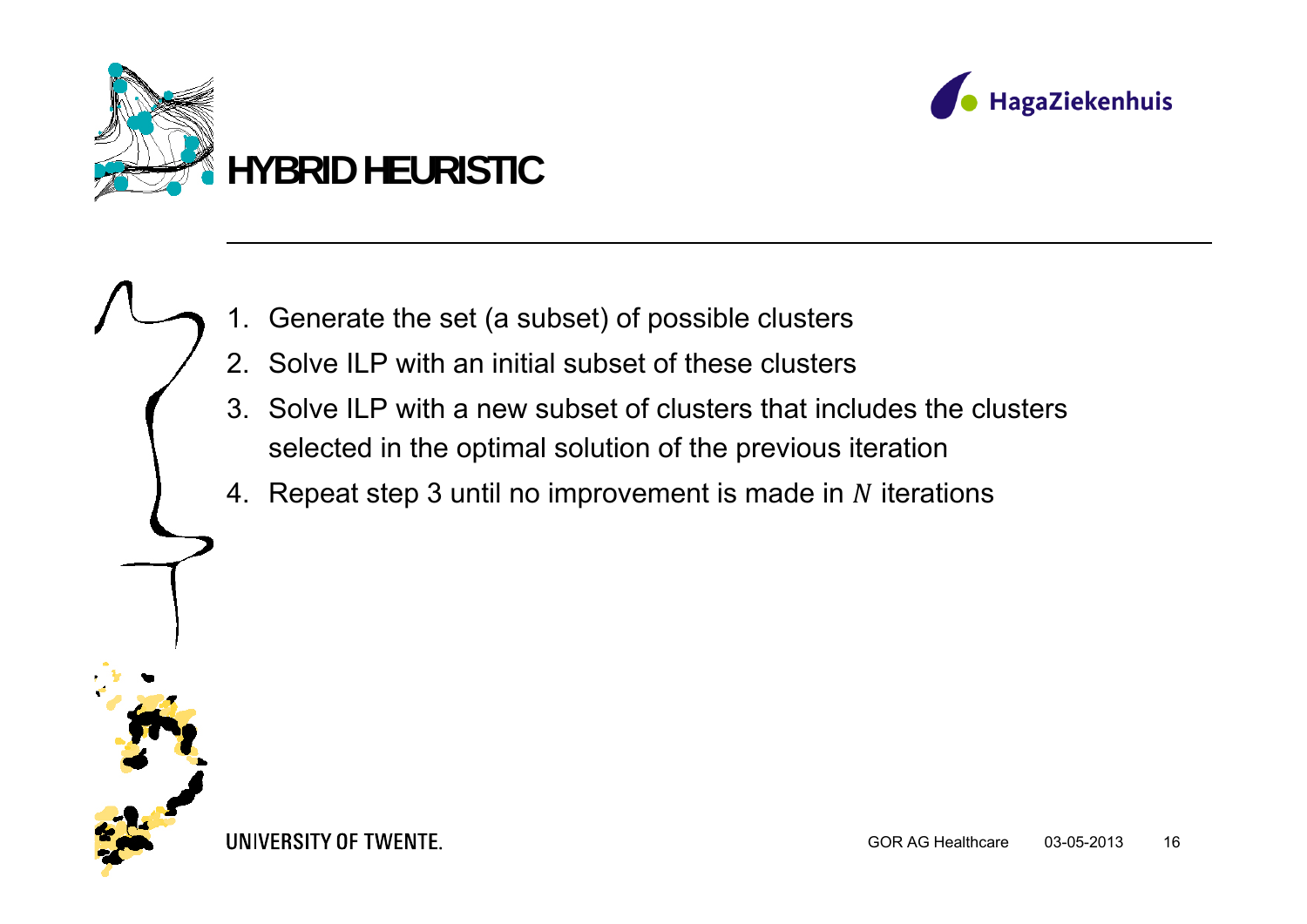



- In the first iteration, a feasible solution is not guaranteed. Thus, the step is repeated until a feasible solution is found.
- $\blacksquare$  In the next iterations, a feasible solution is guaranteed because the solution of the previous iteration is included.
- The obtained objective function values form a non-decreasing sequence, thus, this hybrid heuristic converges to a local optimum.

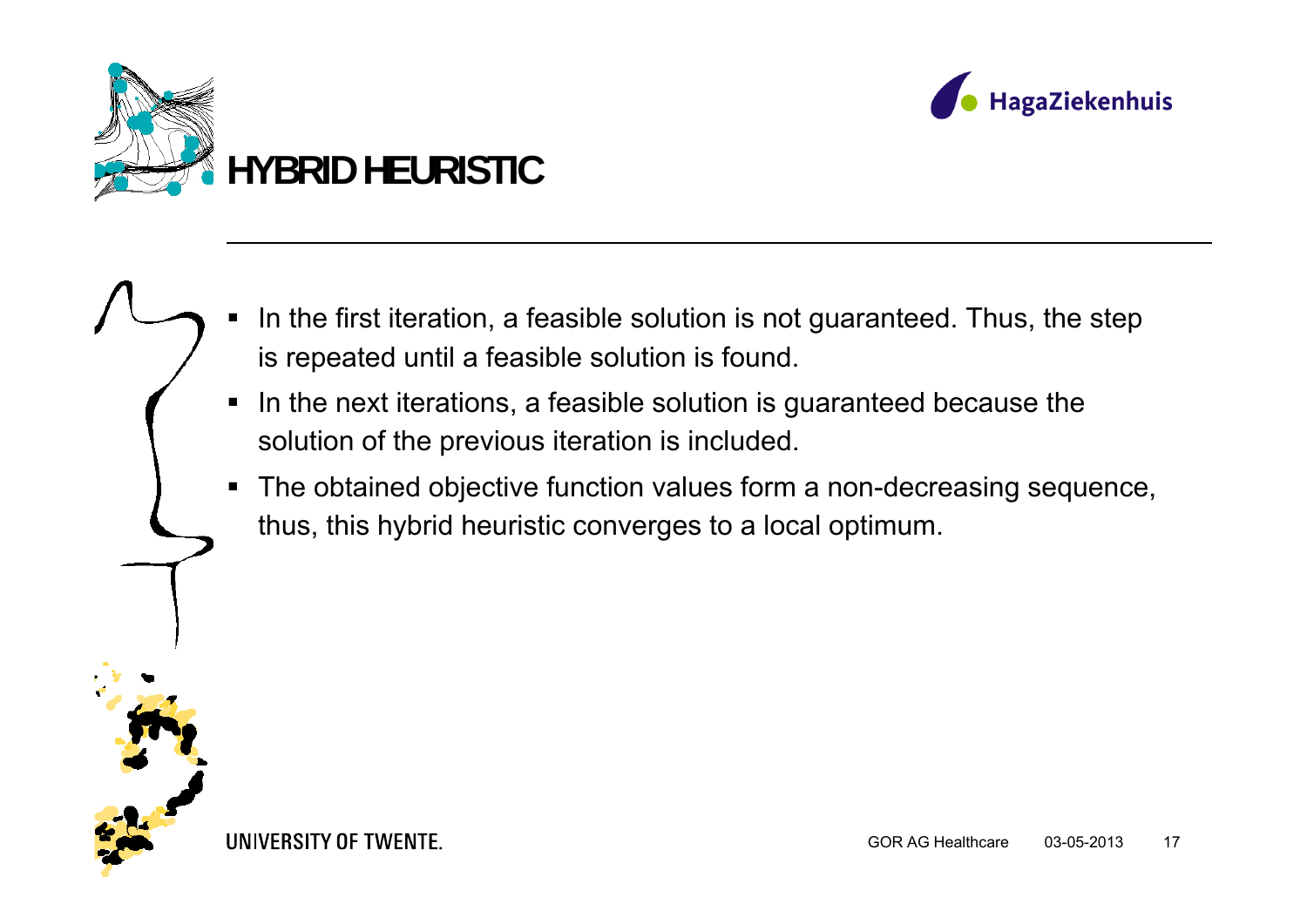



- Exact solution method  $\rightarrow$  unpredictable and long solution time
- Approximation solution method  $\rightarrow$  problems with overestimation number of beds needed
- Hybrid heuristic  $\rightarrow$  good solutions to original problem in short time

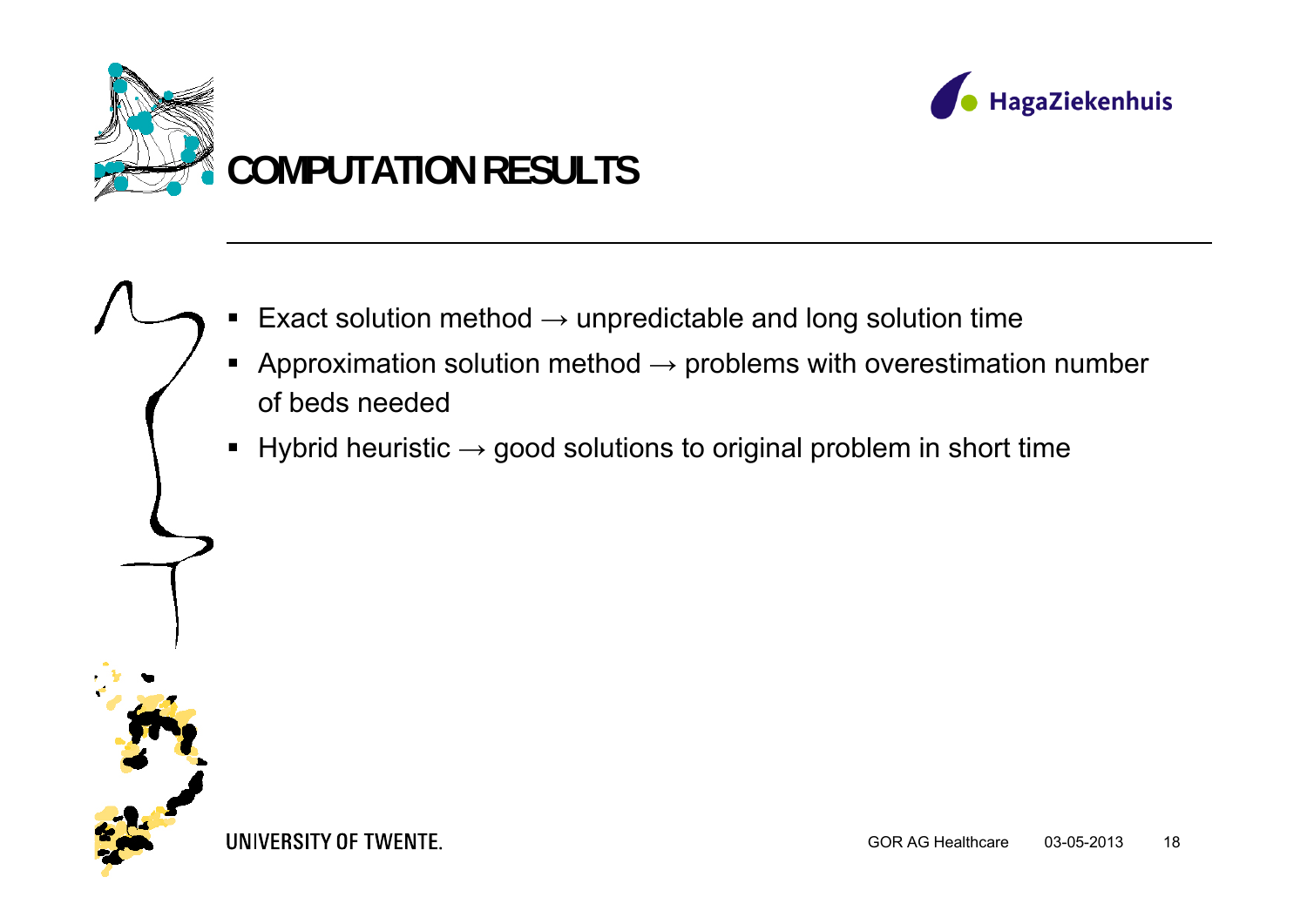



### **A B11** 16 clinical dep. 28 32 **10** 32 32 **9** 32 **8 7** 32 32 **6** 32 32 **5** 32 30 **4** 8 24 •• 13 wards •378 beds

- •Needed beds without clustering ( $\rho$  = 0.05): 365
- •Needed beds with maximal clustering ( $\rho$  = 0.05): 321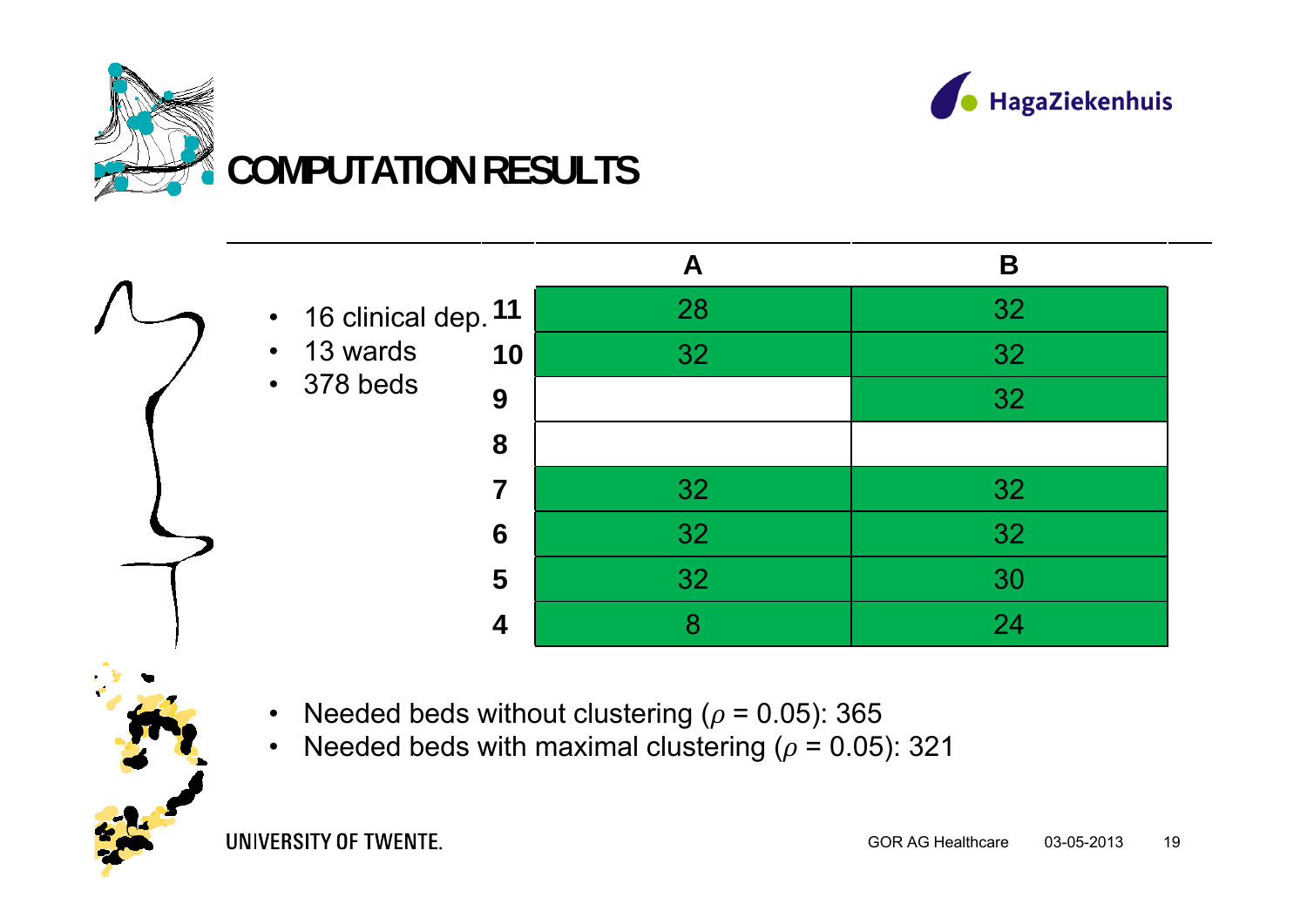



|    |                              | Β                                                         |
|----|------------------------------|-----------------------------------------------------------|
| 11 |                              | NEU – ORA – OTO – PLA – URO   NEU – ORA – OTO – PLA – URO |
| 10 | <b>GEN - GYN - OPH - ORT</b> | <b>GEN - GYN - OPH - ORT</b>                              |
| 9  |                              | <b>GEN - GYN - OPH - ORT</b>                              |
| 8  |                              |                                                           |
|    | $GAS - GER - PUL$            | $GAS - GER - PUL$                                         |
| 6  | $DER - INT - RHE$            | $DER - INT - RHE$                                         |
| 5  | <b>CAR</b>                   | <b>CAR</b>                                                |
| 4  | <b>CAR</b>                   | $DER - INT - RHE$                                         |

 $\bullet$ 5 clusters

- •at most 5 clinical dep. per cluster
- •needed beds: 335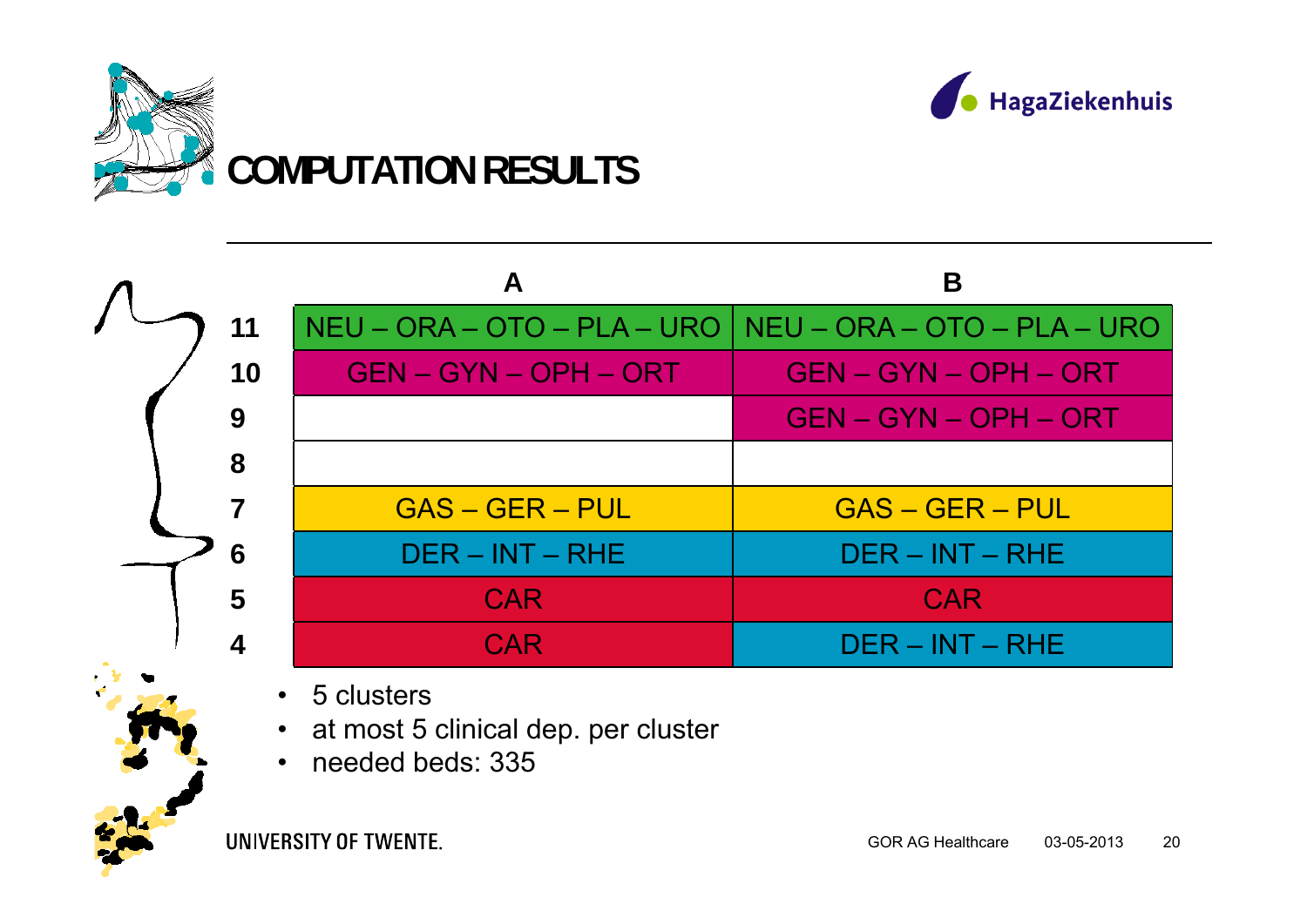



### ■  $\mu$  and  $\lambda$  are quite uncertain and may change over the years

 $\blacksquare$ Develop robust solution methods to deal with these changes